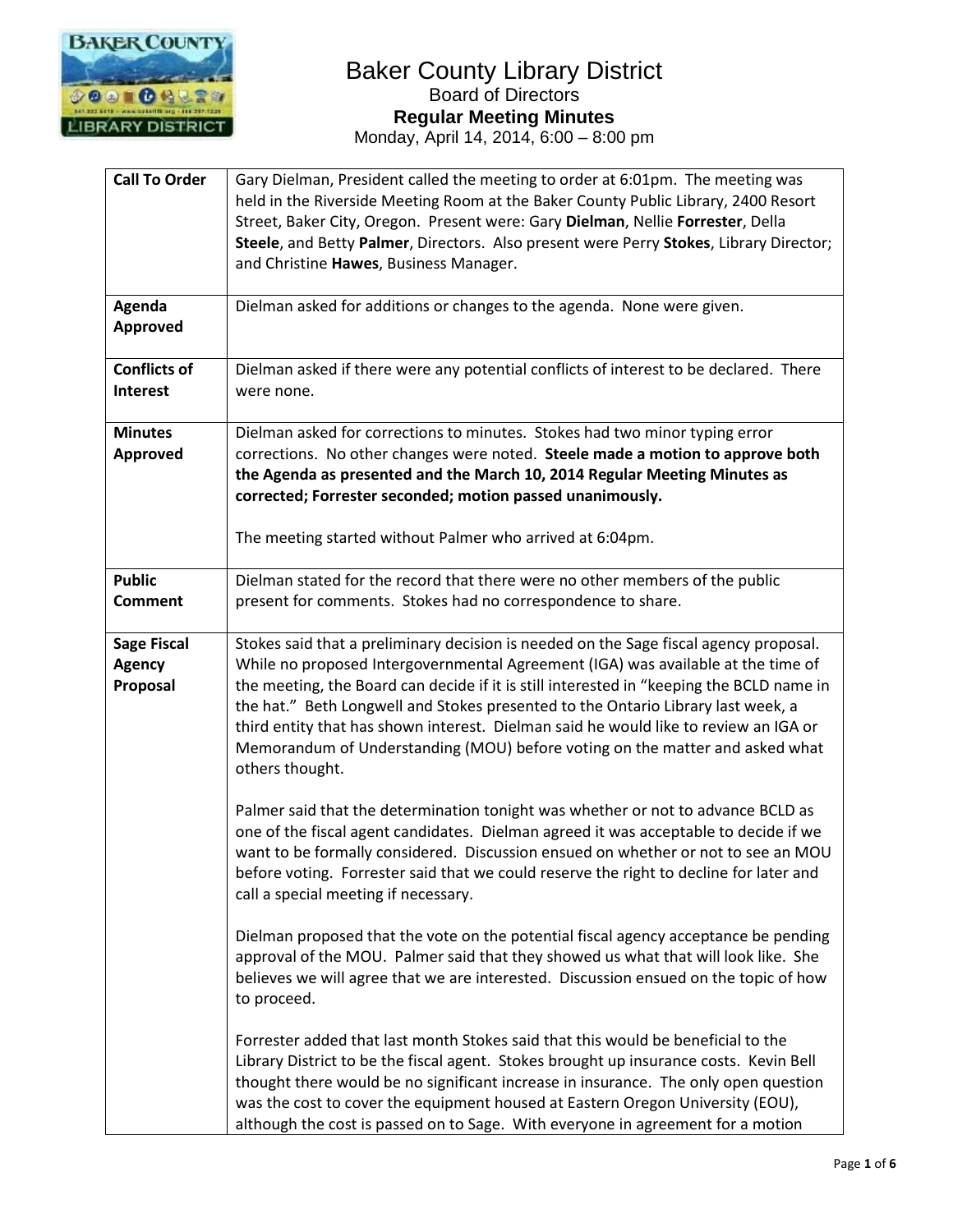

|                                                    | declaring receptivity, Forrester made a motion that the Baker County Library District<br>is willing to be considered as a candidate to become the Fiscal Agent for the Sage<br>Library System, pending review and approval of the Memorandum of<br>Understanding; Steele seconded; motion passed unanimously.                                                                                                                                                                                                                                                                                                                                                                                                                                                                                                                                                                  |
|----------------------------------------------------|--------------------------------------------------------------------------------------------------------------------------------------------------------------------------------------------------------------------------------------------------------------------------------------------------------------------------------------------------------------------------------------------------------------------------------------------------------------------------------------------------------------------------------------------------------------------------------------------------------------------------------------------------------------------------------------------------------------------------------------------------------------------------------------------------------------------------------------------------------------------------------|
| <b>Budget</b><br><b>Committee</b><br><b>Update</b> | Stokes reported a new development on the availability of one of the Budget<br>Committee members. Linda Collier is unavailable due to a schedule conflict. She is<br>willing to continue her term and believes she can make it next year. Stokes has<br>reviewed the policy; there is a mechanism in place for replacement of a committee<br>member. The other option would be to operate one person short. Dielman said with<br>five board members and five budget committee members, if we anticipate one<br>person missing, we still have a quorum. Palmer asked if votes require a simple<br>majority or two-thirds. Dielman confirmed that a simple majority was standard<br>procedure.                                                                                                                                                                                    |
| FY2013-14<br><b>Budget</b><br>Projection           | Stokes showed spreadsheets on an overhead screen for the board. When he received<br>the County millage reports last November, he was concerned that we would have a<br>shortfall. Looking at the rate fiscal year collections have been received, he anticipates<br>approximately \$10,000 more than his November estimate. He analyzed his projection<br>accuracy over the past five years. Showing a report on the projected verses actual,<br>projections have fluctuated some but it has been relatively close (from \$3,087 over to<br>\$1,017 under). He reviewed current year revenues including Priors, Other Taxes,<br>Interest, and Fines & Fees. As a point of interest, fine assessment rates were reduced<br>for children's accounts but Fines & Fees have still increased. It is unclear how much<br>of that revenue is due to public printing and fax services. |
|                                                    | With the new projection, he felt confident a book order could be made and also<br>purchased new shelving for the area where the Spanish collection had been. While<br>shelving units from storage could have been made to work, shelves would have been<br>mismatched. Given the popularity of the New Book items, he felt investment in new<br>shelves for a more professional presentation would be appropriate. Temporary<br>shelves in that space until the new shelves are shipped in June. Palmer asked if there<br>was action needed as the Agenda notes action required; Stokes confirmed that none<br>was needed.                                                                                                                                                                                                                                                     |
| <b>Policy</b><br><b>Revision</b>                   | Stokes has proposed changes to the Community Meeting Room Policy with a couple<br>options. The original policy was created in 2007. There have been no changes since<br>then so a review is in order. There was a recent incident where the meeting room<br>was booked for a sort of scented candle "infomercial". While sales were not taking<br>place on the premises, arrangements were intended to be made for sales at a later<br>date. He found out about the event details when it was already in progress. The<br>group was allowed to conclude their event, but was informed no future bookings<br>would be permitted.                                                                                                                                                                                                                                                |
|                                                    | Upon researching current library practices, he found it interesting that a few other<br>libraries allow this type of use, charging a fee for commercial purposes. In looking at<br>other library meeting room policies, there are three locations in Oregon that rent                                                                                                                                                                                                                                                                                                                                                                                                                                                                                                                                                                                                          |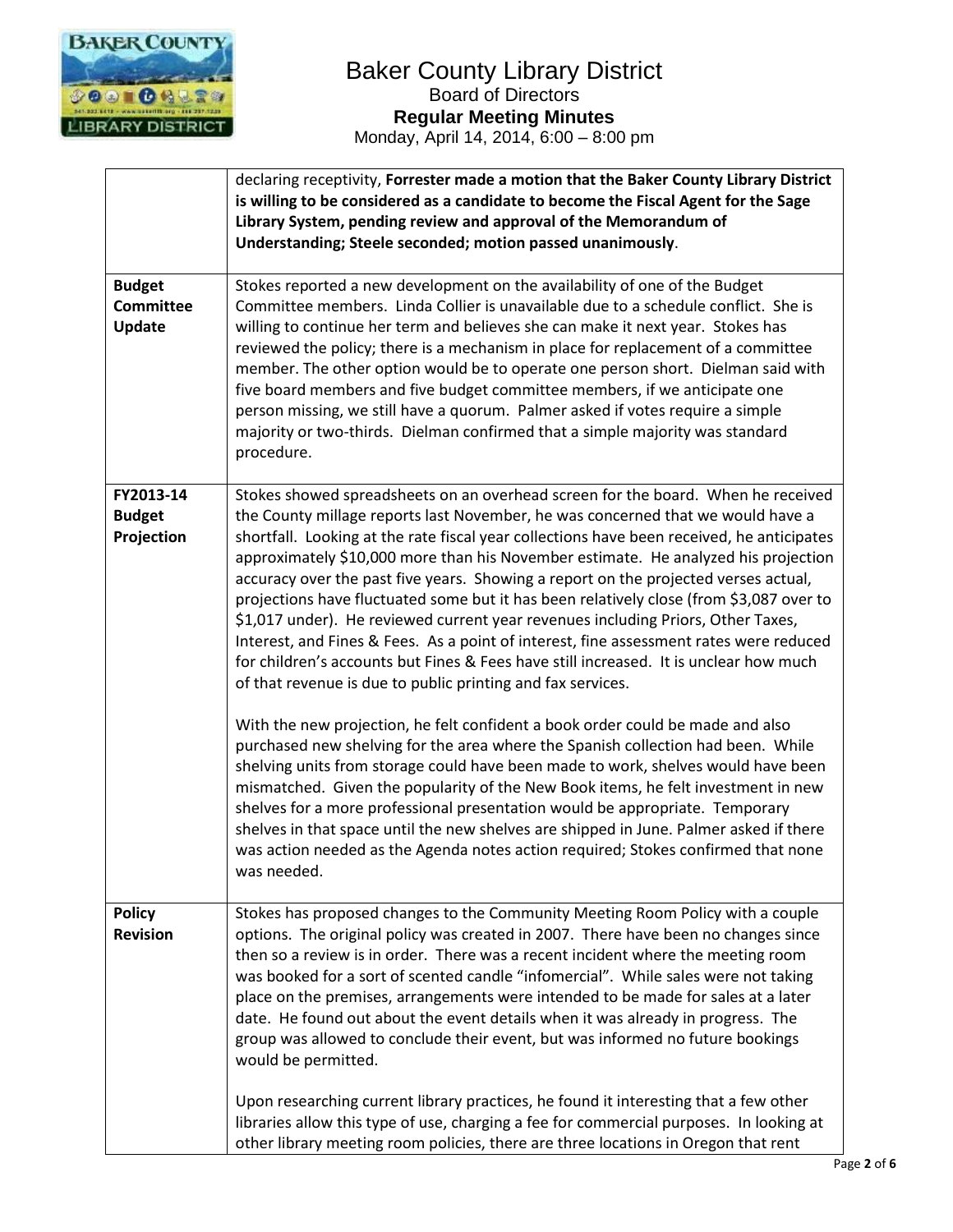

|                                                                  | meeting rooms for commercial and for-profit purposes. There are seven locations<br>where meeting room use is limited to not-for-profit and educational use. The<br>Multnomah Library actually references Oregon Law and does not permit use for<br>commercial purposes.<br>Stokes recommended that the board continue to disallow commercial use. Forrester<br>agreed that if it was allowed, it could easily get out of hand. Stokes feels it creates an<br>inequality; a \$60 fee may be easy for some businesses and a hardship for others.<br>Although, he added that it is good to consider the options periodically. There are<br>other facilities in Baker City that do allow commercial use. The group talked about<br>several available facilities where meeting rooms can be rented.<br>Palmer asked if the main purpose of this review was for commercial use or were there<br>other changes. Stokes went over the other potential changes including allowing<br>general reservations out six months and government agencies out 12 months, adding<br>a new policy for the representative making the reservation to be 17 or older, and a<br>new guideline for the adult-to-child ratio. These were the only policy element<br>changes. It was pointed out that the representative age conflicted in the paragraph;<br>the group agreed that the person making the reservation should be age 18 or older.<br>With no further discussion, Palmer moved to approve Meeting Room Policy Draft#1,<br>not-for-profit use only, as amended; Forrester seconded; motion passed<br>unanimously. |
|------------------------------------------------------------------|----------------------------------------------------------------------------------------------------------------------------------------------------------------------------------------------------------------------------------------------------------------------------------------------------------------------------------------------------------------------------------------------------------------------------------------------------------------------------------------------------------------------------------------------------------------------------------------------------------------------------------------------------------------------------------------------------------------------------------------------------------------------------------------------------------------------------------------------------------------------------------------------------------------------------------------------------------------------------------------------------------------------------------------------------------------------------------------------------------------------------------------------------------------------------------------------------------------------------------------------------------------------------------------------------------------------------------------------------------------------------------------------------------------------------------------------------------------------------------------------------------------------------------------------------------------------------------------------------|
| Administrative<br><b>Reports:</b><br>Director's<br><b>Report</b> | Stokes gave the administrative report starting with the Baker Library building; Dewey<br>Jacobs removed debris from the roof and cleaned the gutters. The prison crew is<br>planned to help construct the shed for landscaping equipment. Dan McQuisten, an<br>experienced contractor, will pour the concrete base, donating his time and materials.<br>The shed is wood and will be painted a color to be decided. The front desk counters<br>now have the flat screens on sturdy armatures that can be swiveled to allow the<br>patron to view the screen as needed. One problem with that is that the counters<br>were full of brochures and other items which get knocked to the floor. He has<br>ordered a brochure display rack that will be mounted in the main entry, moving one<br>portrait across to the other side of the entry above the dedication plaque, allowing us<br>to clear the counter.                                                                                                                                                                                                                                                                                                                                                                                                                                                                                                                                                                                                                                                                                       |
|                                                                  | Palmer asked about any development of the portrait idea of Aletha Bonebrake.<br>Stokes said no further action has been taken. One issue has been where to put it.<br>Stokes thought the short wall just inside the back entry could accommodate a<br>portrait.                                                                                                                                                                                                                                                                                                                                                                                                                                                                                                                                                                                                                                                                                                                                                                                                                                                                                                                                                                                                                                                                                                                                                                                                                                                                                                                                     |
|                                                                  | Stokes recently submitted an LSTA Grant crafted by former Pendleton Library<br>Director Kat Davis who now lives in Halfway. The grant would supply tablet computers<br>to be used for early literacy programs.                                                                                                                                                                                                                                                                                                                                                                                                                                                                                                                                                                                                                                                                                                                                                                                                                                                                                                                                                                                                                                                                                                                                                                                                                                                                                                                                                                                     |
|                                                                  | A film crew from the Travel Channel wanted to film in the Library. Stokes opened the<br>library an hour early for the production. Dielman said he was contacted to participate<br>as a known local historian but declined to appear on camera.                                                                                                                                                                                                                                                                                                                                                                                                                                                                                                                                                                                                                                                                                                                                                                                                                                                                                                                                                                                                                                                                                                                                                                                                                                                                                                                                                     |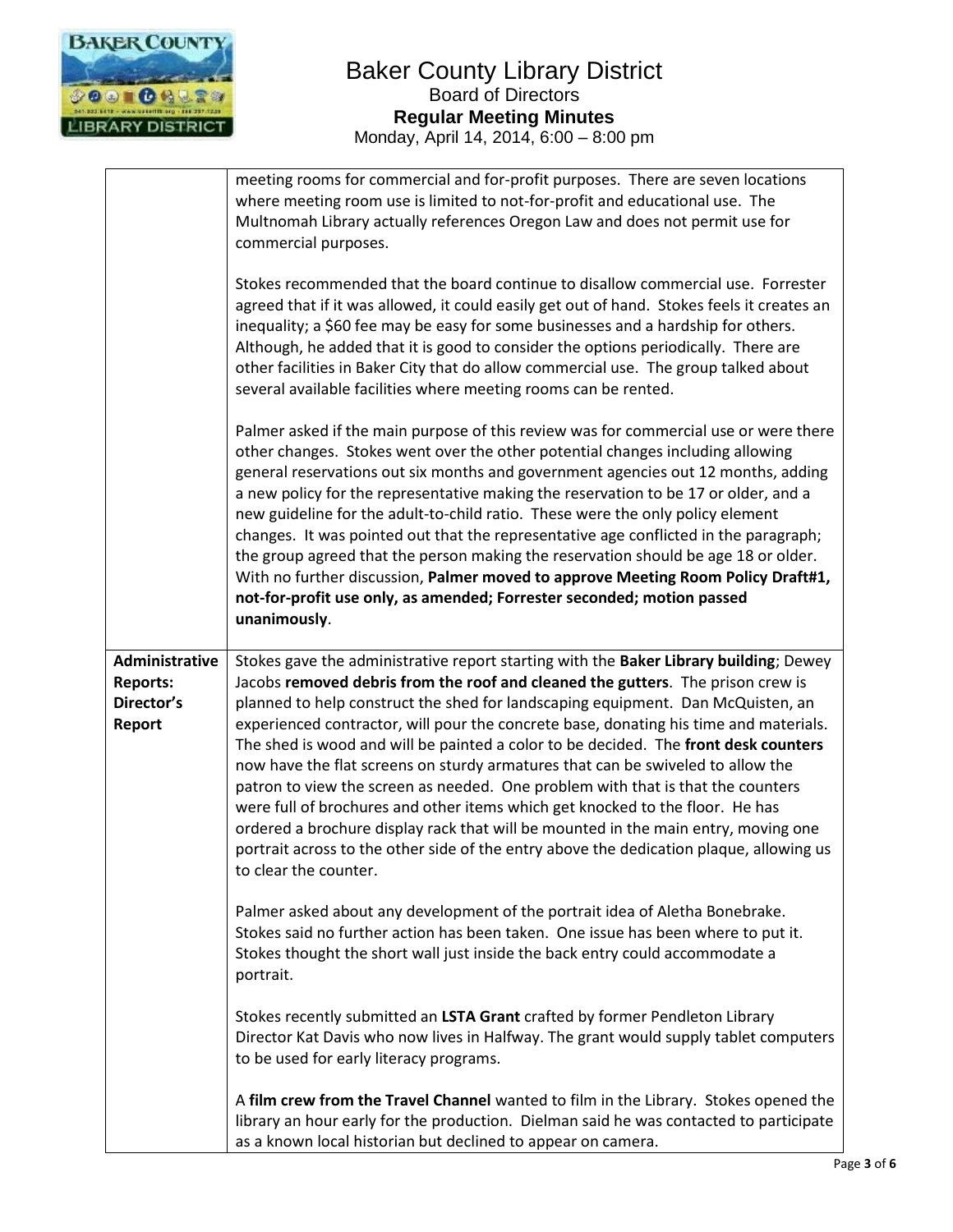

**The Haines Library will have a job opening.** Jerry Darbyshire will be resigning in May as he and his wife are moving to Portland. The job will be posted in-house to see if it can be filled by someone already on staff.

Under programs, the **spring break programs were successful**. Stokes commended staff person, Melissa Shafer, for a very successful spring break project. This year the kids constructed bird feeders. It was well attended and he has had several positive comments. She prepared for 30 kids each session and estimated about 80 kids participated. The spring break films were also well attended. They showed an assortment of movies rated PG and PG-13; the most popular movie was "Frozen." The **Battle-of-the-Books pizza party** was well attended. The kids seemed excited about next year. He also commended staff person, Courtney Snyder, for her coaching work on the Battle-of-the-Books. Palmer said the school was delighted with the partnership and to offer an academic activity that so many kids were enthusiastic about. The Friends is putting together a slate of **Oregon Reads 2014 events**, which will take place mid-September to mid-October. Currently, an Oregon poet has agreed to be do the concluding event on the second Friday event in October.

Other news - good news, the **missing microfilm reader lens was recovered.** It was mysteriously deposited in the book drop after being gone about 3 months.

Computer/Technology - **Windows XP is being retired** as it is no longer supported by Microsoft. The District has about 15-20 computer stations that still have this version on them. Jim plans to upgrade them to Windows Vista. These computers include the catalog stations, the print release stations and kids gaming computers. Ongoing Internet access problems have been occurring at the branches as well as at the main library. For the **Baker County Public Library**, Jim has determined that the bandwidth ceiling has been reached on occasion. He is looking at probable causes and has already disabled some of the most common file-sharing ports. When the network reaches capacity, it impedes SAM functionality. The **Sumpter Branch Library** has had access issues that were due to an outdated router. A new router has been ordered. The bandwidth capacity had been increased to accommodate demand. The **Huntington Branch Library** has been switched to a new Internet provider. The staff has contacted tech support for issues that arise. Jim is also working with Century Link and staff to resolve the issues.

Travel & Training – Perry will be attending the **OLA Conference** in Salem. He had one other staff registered to go but the conference was overbooked and later registrations were cut. Carmen attended WorkSource Oregon training workshop. Today five people were sent to La Grande for training on the Ready-To-Learn program. The **annual branch staff spring training** will be held at the Sumpter Branch Library this year. The training is scheduled for April 28.

And finally, Stokes passed around cards for the board to sign for two staff anniversaries, one staff person leaving in May, and a sympathy card for Nancy Johnson for the recent passing of her spouse.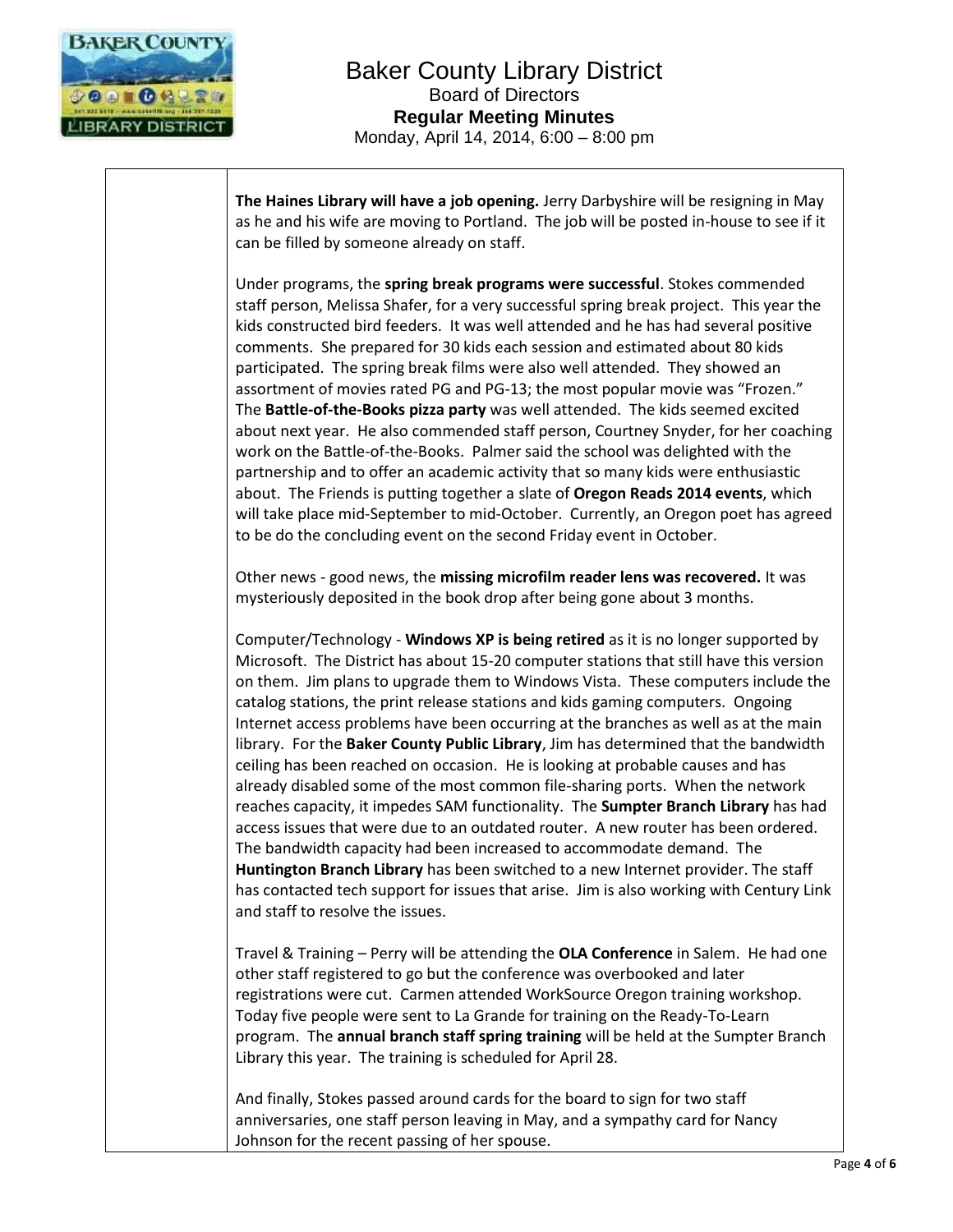

| <b>Business and</b> | Hawes passed out the financial report and check packets for signatures. The General                                                                                                                                                                                                                                                                                                                                                                                                                                                                                                                                                                                                                                                                                                                                                                                                                                                                                                                                                                                                                        |
|---------------------|------------------------------------------------------------------------------------------------------------------------------------------------------------------------------------------------------------------------------------------------------------------------------------------------------------------------------------------------------------------------------------------------------------------------------------------------------------------------------------------------------------------------------------------------------------------------------------------------------------------------------------------------------------------------------------------------------------------------------------------------------------------------------------------------------------------------------------------------------------------------------------------------------------------------------------------------------------------------------------------------------------------------------------------------------------------------------------------------------------|
| <b>Financial</b>    | Fund received tax turnovers of \$7,026.04 on April 1, 2014. Funding requests for E-                                                                                                                                                                                                                                                                                                                                                                                                                                                                                                                                                                                                                                                                                                                                                                                                                                                                                                                                                                                                                        |
| <b>Report</b>       | Rate have been filed; reimbursements totaling \$3,086.82 will be coming in the next                                                                                                                                                                                                                                                                                                                                                                                                                                                                                                                                                                                                                                                                                                                                                                                                                                                                                                                                                                                                                        |
|                     | 30 days.                                                                                                                                                                                                                                                                                                                                                                                                                                                                                                                                                                                                                                                                                                                                                                                                                                                                                                                                                                                                                                                                                                   |
|                     | Under Personal Services, page 2 of the financial report, the Technology Manager's<br>wage line is 87% spent; it is a little high because he hasn't done any outside contract<br>work this year-to-date (note that his contract line is 0% spent). An inquiry was sent to<br>Jim asking if he anticipated contract work in the next couple months but no reply was<br>received before the board meeting. On page 3, in total, Personal Services are at 81%<br>spent (a little lower than the anticipated 83% at this point in the fiscal year).                                                                                                                                                                                                                                                                                                                                                                                                                                                                                                                                                             |
|                     | Under Materials & Services, notable checks for books include Ingram \$751.73, Visa<br>included DVD/movies of \$1,008.27 and music of \$190.82. Building & Grounds, Dewey<br>Jacobs cleaned the gutters \$165, Doug Miller for snow removal in February of \$160,<br>and Ace Nursery shrubs and bark \$286.80. Under Bookkeeping and also on the Visa<br>was \$449 for the Intuit annual payroll subscription. In the Children & Youth budget,<br>Visa included \$178.33 for the spring break bird house project costs, Upstart pre-order<br>for this year's summer reading program supplies of \$718.10, Visa included Paizano's<br>Pizza of \$137.75 for the kids party celebrating this year's Battle-of-the-Books (this<br>event was sponsored by the Friends, a reimbursement will be coming of \$250). Other<br>checks included Ed Staub \$85 for annual tank rentals for two branches, and University<br>of Oregon Nero Network \$1,421 for 9 months of Internet at the Baker Library. The<br>budgeted transfers of \$12,500 were transferred to the Other Funds respective<br>departments in March. |
|                     | Other Funds had Amazon book sale income of \$312.92. A Statement was sent to<br>Phillip Charette for April to remind him to make a monthly payment. Checks for<br>expenses of book sales were written for postage \$92.80 and commissions of \$58.32.<br>At the bottom of the page, the cash balances for each fund were written for review.<br>In particular, the Severance Department now has \$48,960.92 after the March<br>budgeted transfer of \$10,000 from the General Fund. The Funds in savings are<br>projected to cover the potential upcoming retirements over the next two years with<br>another transfer of \$10,000 needed in the next fiscal year.                                                                                                                                                                                                                                                                                                                                                                                                                                         |
|                     | In other business reports, Hawes reported that the first quarter payroll tax reports<br>were filed on April 10. The SDAO health insurance bill will decrease slightly next<br>month due to retired employee Cherrie Conklin insuring only her spouse through<br>COBRA while she has now moved to Medicare insurance. The Haines Branch Library<br>will need a propane delivery this month as their tank is below 40%; she will call to<br>schedule the delivery. The Halfway Branch Library will have plenty of propane to get<br>them through to fall. Also a past employee qualified for PERS in 2013 because they<br>also worked for the School District last year; the cost to the Library District was \$5.73.<br>The amount was minor because the month she qualified she only worked a few<br>hours.                                                                                                                                                                                                                                                                                                |